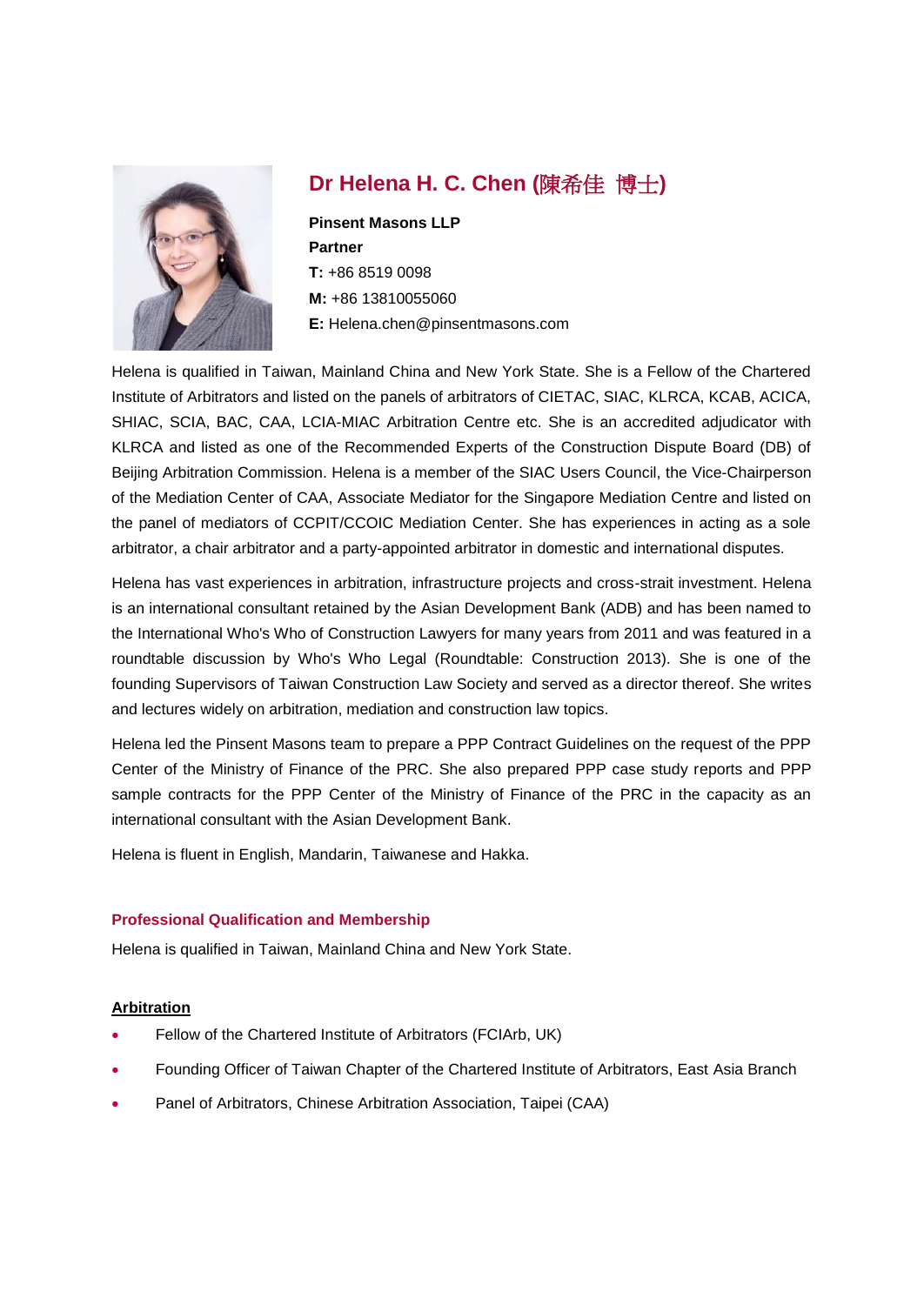- Panel of Arbitrators, Singapore International Arbitration Centre (SIAC), Member of SIAC Users Council
- Panel of International Arbitrators, Korean Commercial Arbitration Board (KCAB)
- Panel of Arbitrators, Kuala Lumpur Regional Centre for Arbitration (KLRCA)
- Panel of Arbitrators, Australian Centre for International Commercial Arbitration (ACICA)
- Database of Arbitrators, LCIA-MIAC Arbitration Centre
- Panel of Arbitrators, China International Economic and Trade Arbitration Commission (CIETAC, China)
- Panel of Arbitrators, South China International Economic and Trade Arbitration Commission (also known as Shenzhen Court of International Arbitration, SCIA)
- Panel of Arbitrators, Shanghai International Economic and Trade Arbitration Commission (also known as Shanghai International Arbitration Center, SHIAC)
- Panel of Arbitrators, Beijing Arbitration Commission (also known as Beijing International Arbitration Center, BAC/BIAC)
- Panel of Arbitrators, Shanghai Arbitration Commission (China)
- Panel of Arbitrators, Wuhan Arbitration Commission (China)
- Panel of Arbitrators, Xiamen Arbitration Commission (China)
- Panel of Arbitrators, Guangzhou Arbitration Commission (China)
- Panel of Arbitrators, Xi-An Arbitration Commission (China)
- Panel of Arbitrators, Langfang Arbitration Commission (China)
- Chairperson, Mainland China Affairs Committee of CAA

#### **Mediation**

- Associate Mediator, Singapore Mediation Centre
- Vice-Chairperson, Mediation Center of CAA
- Panel of Mediators, China Council for the Promotion of International Trade/China Chamber of International Commerce Mediation Center (CCPIT/CCOIC Mediation Center)
- Counsel, Hebei Mediation Center of China Council for the Promotion of International Trade
- Former Mediator, Taiwan Taipei District Court

#### **Others:**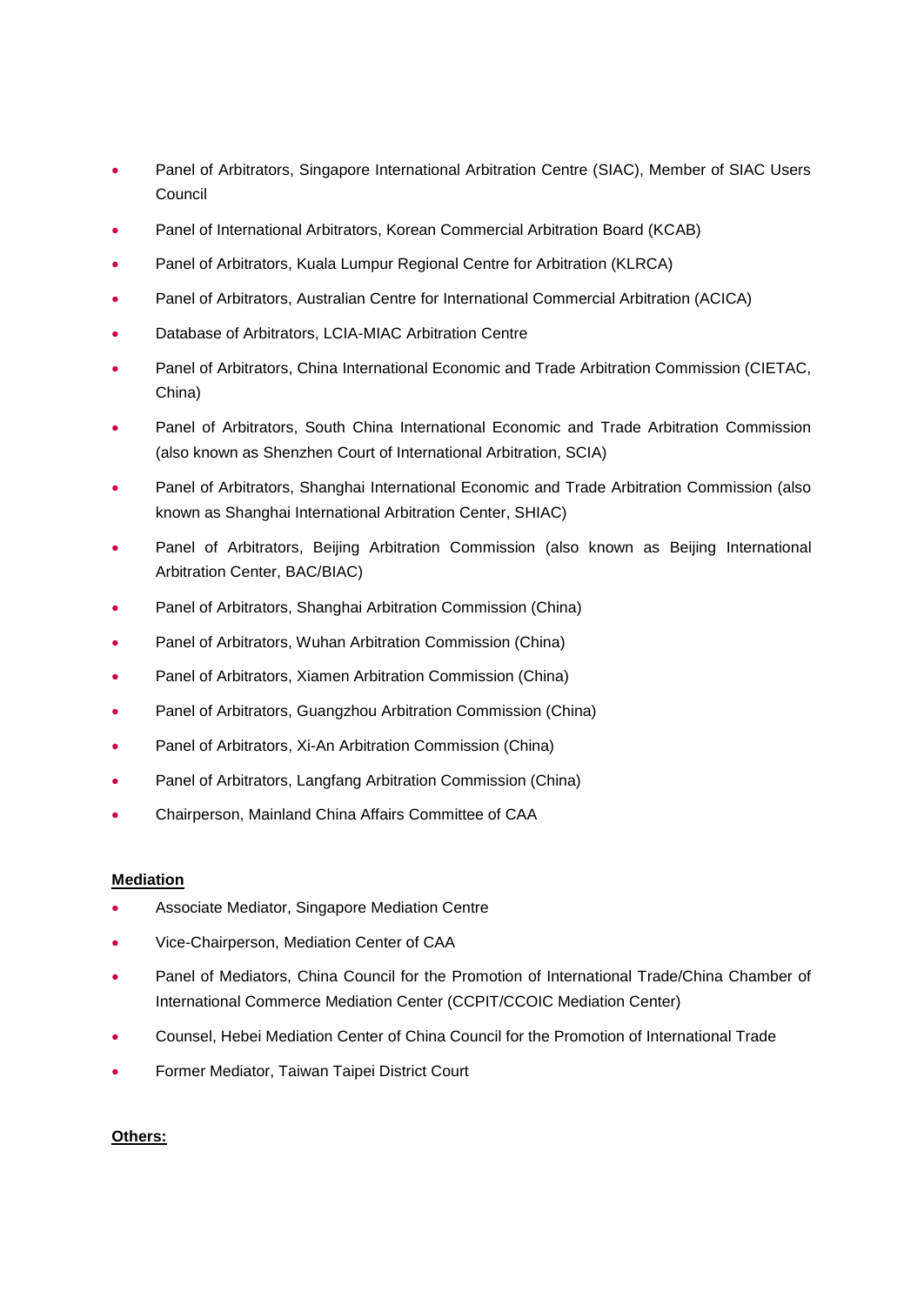- Accredited Adjudicator, Kuala Lumpur Regional Centre for Arbitration (KLRCA)
- List of Recommended Experts of the Construction Dispute Board (DB), Beijing Arbitration Commission (BAC)
- Panel of "Master Chang," Mainland Affairs Council of the Executive Yuan in Taiwan
- Patent Attorney (Taiwan)
- Former Deputy Secretary-General, Taipei Bar Association
- Former Founding Supervisor, Taiwan Construction Law Society
- Former Director, Taiwan Construction Law Society

#### **Education**

- Ph.D.- National Taiwan University (Taiwan)
- Ph.D.- Peking University (China)
- LL.M.- University of Washington (Seattle, USA)
- LL.M.- National Taiwan University (Taiwan)
- LL.B.- National Taiwan University (Taiwan)

## **Career**

| Pinsent Masons LLP (Beijing)                 | 2014 to date |
|----------------------------------------------|--------------|
| Formosan Brothers, Attorneys-at-Law (Taipei) | 2011 - 2014  |
| King and Wood (Beijing)                      | 2009 - 2011  |
| Formosan Brothers, Attorneys-at-Law (Taipei) | 1998 - 2014  |

#### **Recent Publication (in English)**

- Predictability of the "Public Policy" in Article V of the New York Convention under Mainland China's Judicial Practice, Kluwer, forthcoming 2016.
- Annual Review of Commercial Arbitration in China, 32(1) Construction Law Journal 6-44 (2016).
- Arbitration in China— a Brief Report on Recent Developments, Commercial Arbitration Expert Guides 5-6 (2015).
- New BAC Arbitration Rules-Leading the BAC into a More Internationalized New Era, 112 China Law 107-108&119-120 (Jan. 2015).
- Promotion of PPP and the Challenges to Investors, Construction and Real Estate Expert Guides 7-8 (Dec. 2014).
- The Meaning and Validity of an "Arbitration, If any" Clause, 2014(6) International Arbitration Law Review N-47-N-48 (Dec. 2014).